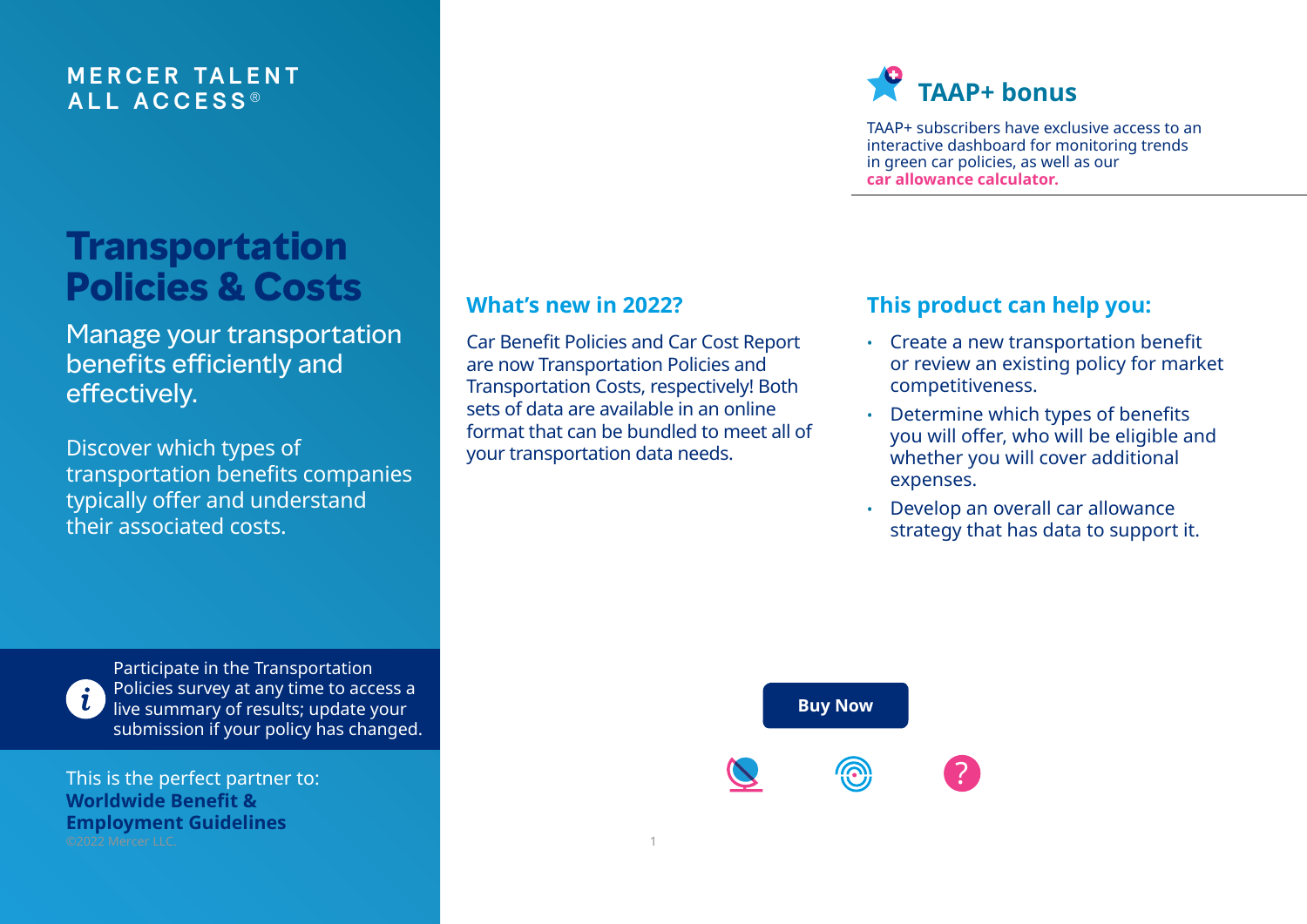## Transportation Policies & Costs

# **What's included?**

### **Transportation Policies**

- Transportation benefit overview
- Green policies
- Company-owned vehicle policies
- Company-leased vehicle policies
- Car allowance policies
- Other transportation benefits



### **Transportation Costs**

- Vehicle costs
- Car allowance estimates
- Rental car estimates
- Public transportation
- Typical employer costs
- Additional information\*

\*Available in global online and single market PDFs only; not included in the region Excel report.

| <b>Demo</b> | <b>Participate</b> | <b>Learn More</b> | <b>Single Market</b> |
|-------------|--------------------|-------------------|----------------------|
| Video       | <b>Now</b>         |                   | <b>Sample</b>        |

| <b>Demo</b>  | <b>Region</b> | <b>Single Market</b> |
|--------------|---------------|----------------------|
| <b>Video</b> | <b>Sample</b> | <b>Sample</b>        |
|              |               |                      |